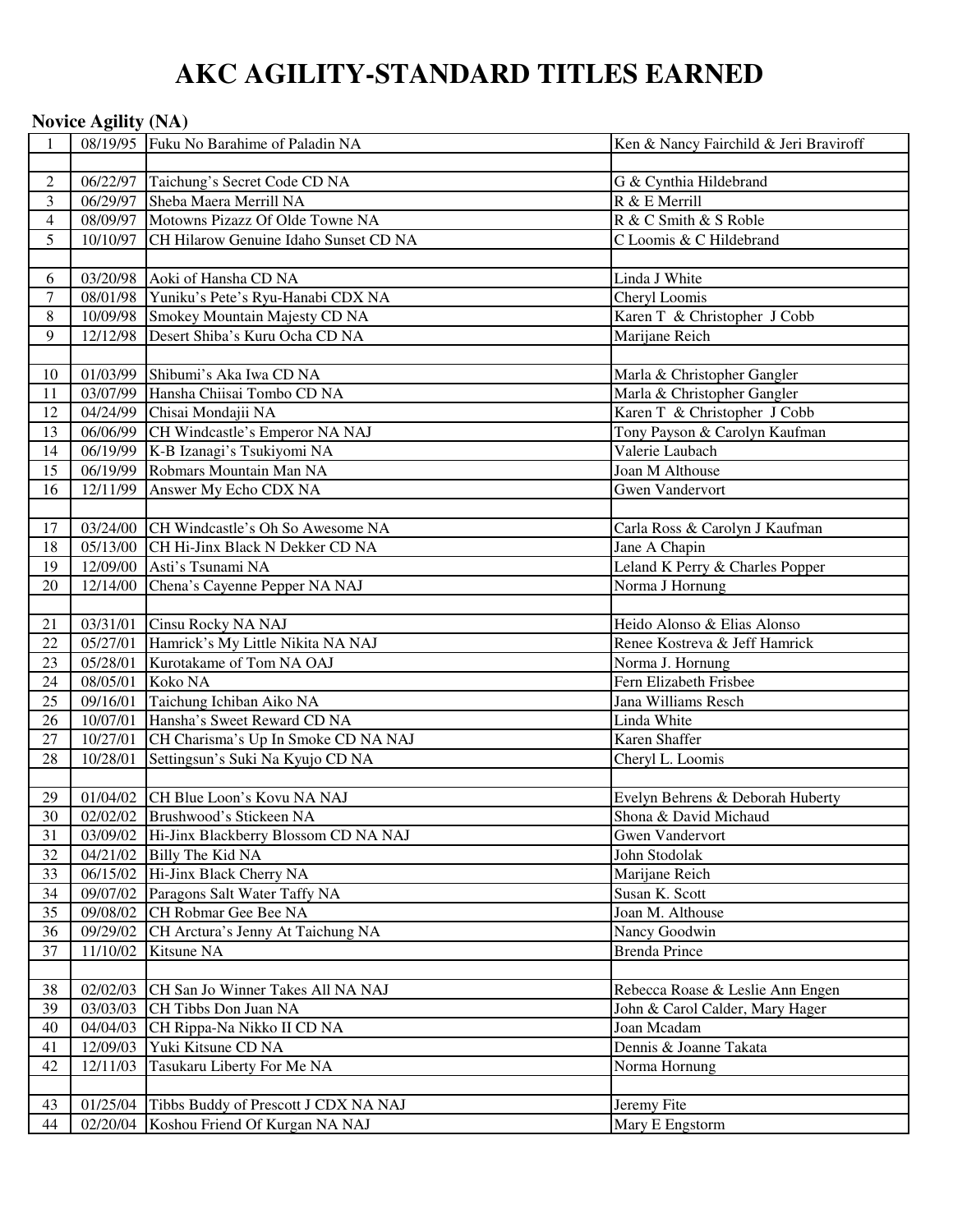| 45              |                      | 06/13/04 Bashojiro NA NAJ                               | Jean S. Yokota                           |
|-----------------|----------------------|---------------------------------------------------------|------------------------------------------|
| 46              |                      | 10/10/04 Innisfree Irvine Lad NA NAJ                    | Kathleen & Donald Denette                |
| 47              |                      | 10/17/04 Yukozuna Lor Her Larjoy NA NAJ                 | Lawrence J & Joyce M Ojstrsek            |
| 48              |                      | 11/27/04 Sheena NA NAJ                                  | Karen & Daniel Groth                     |
|                 |                      |                                                         |                                          |
| 49              |                      | 02/12/05 Southampton Quiet Riot NA NAJ                  | Linda White                              |
| 50              |                      | 03/20/05 Hi-Jinx Follownyourpawprints NA                | Carol Kendle                             |
| 51              |                      | 03/26/05 CH Nozomi's Princess Buttercup NA NAP NAJ      | Eunice R C & Mark W Giles                |
| 52              |                      | 05/15/05 Kazmo The Kamikaze NA NAJ                      | James Van Stell                          |
| 53              |                      | 07/10/05 CH Storm Kloud's It's All About Me NA NAJ      | Tammy & Alex Szabo                       |
| 54              |                      | 09/23/05 Meko The Princess Pita NA NAJ                  | Kristine Belardinelli                    |
| 55              |                      | 11/05/05 Shale Cliff CD RN NA NAJ                       | Sherron A McBee                          |
|                 |                      |                                                         |                                          |
| 56              |                      | 02/19/06 CH Sagewood Tsunami RN NA NAJ                  | Mike & Jan Johnson                       |
| 57              |                      | 03/04/06 CH Yankii's Penny Ante RE NA NAJ               | Belinda Kaufman & Kimberly A Cerutti     |
| 58              |                      | 07/08/06 Nozomi's Little Kubota NA NAJ                  | Sarah S Carson / Mark & Eunice Giles     |
| 59              |                      | 09/03/06 CH Taichung All That Jazz RN NA NAJ            | Michael Johnson & Janet Johnson          |
| 60              |                      | 09/04/06 Tatsuiwa Aki NA                                | Han Ting & Ritsuko Iyoda                 |
| 61              |                      | 09/22/06 Nozomi's Dread Pirate Roberts RN NA NAJ        | Eunice R C Giles & Mark W Giles          |
| 62              |                      | 10/07/06 CH Hi-Jinx Black Reign RAE NA NAJ              | Michelle Hewitt & Sean Hewitt            |
| 63              |                      | 10/07/06 Te-Shi Quick To Answer NA OAJ                  | <b>Gwen Vandervort</b>                   |
| 64              |                      | 10/08/06 Denettes Miss Rose NA NAJ                      | Kathleen Denette & Donald Denette        |
|                 |                      |                                                         |                                          |
| 65              |                      | 05/05/07 Taichung Courting Success NA NAJ               | Nancy Goodwin                            |
| 66              |                      | 05/19/07 Koji-San NA NAJ                                | <b>Brenda Prince</b>                     |
| 67              |                      | 06/09/07 Shelby Mickinze NA NAJ                         | Melinda Reda                             |
| 68              |                      | 09/22/07 Rowdy Red Fox NA NAJ AXP AJP NF                | Lisa Gardner                             |
| 69              |                      | 10/14/07 Muchni Goes Diamond RN NA NAJ                  | Wilma Riddell                            |
|                 |                      |                                                         |                                          |
|                 |                      |                                                         |                                          |
| 70              | 04/13/08 Miya NA     |                                                         | Dawn Harbison & Steve Anderson           |
| 71              |                      | 06/14/08 Georgie Girl NA NAJ                            | <b>Susan Matley</b>                      |
|                 |                      |                                                         |                                          |
| 72              |                      | 04/19/09 Spitfyre's Kita Mik Raz-Ma-Tazz RN NA          | Ann M Wolf & David R Wolf                |
| 73              |                      | 09/19/09 Nozomi's Yuengling Koodori NA                  | Karen Groth & Daniel Groth               |
| 74              |                      | 09/20/09 Cape Cod's 007 At Nozomi RN NA NAJ NF          | Eunice R C Giles & Mark W Giles          |
| 75              |                      | 10/25/09 CH Windcastle's Evenstar Noble Spirit NA NAJ   | Carolyn J Kaufmann & Myrrh Haslam        |
| $\overline{76}$ |                      | 11/22/09 Ms Miki Murasaki Midnight Sun CD RAE NA NAJ NF | Dennis Takata & Joanne Takata            |
|                 |                      |                                                         |                                          |
| 77              | 04/04/10             | Sumo Chewbaca NA NAJ NF                                 | Amy Ripepi & Garry Grasinski             |
| 78              |                      | 04/11/10 Nozomi's Celestial Zenith RN NA NAJ            | Sarah Carson & Mark Giles & Eunice Giles |
| 79              | 09/04/10             | Kado VI NA NAJ NF                                       | Julie Mayre Jones                        |
|                 |                      |                                                         |                                          |
| 80              | 03/13/11             | Sheryblossom Priadara NA                                | Liesl Tiefenthaler & Darrin Greenstein   |
| 81              | 05/21/11             | Tiara Rose NA NAJ                                       | Jodie Pedersen                           |
| 82              | 09/26/11             | Colada NA                                               | Rebekah Zonts                            |
| 83              | 10/15/11             | Kiko Princess Sheeba NA NF                              | Amy Ripepi & Gary Grasinski              |
| 84              | 11/12/11             | CH Midnight Sun' S Kenai Kazuki Aki CD RA NA NAJ        | Michael & Janice Barclay / Janet Johnson |
| 85              | 11/19/11             | Cape Cod's Man In Black At Crosscreek NA NF             | Karen Shaffer & Charleen R Maxim         |
|                 |                      |                                                         |                                          |
| 86              | 05/28/12             | Tasukaru Twist Of Fate NA NAJ                           | Norma Hornung                            |
| 87              | 06/10/12             | Toshi IV NA NAJ NAP                                     | Julie Jones                              |
| 88              | 07/28/12             | San Jo Kumi Rock N Roll Banjo Boy RE NA CA              | Ying-Hung Tung                           |
| 89              | 08/04/12             | CH San Jo Lillith Fair RN NA CA                         | Lindsay Tompkins & Leslie Ann Engen      |
| 90              | 09/21/12             | Shinto Red Headed Stepchild NA NF                       | Kris Van Stell                           |
| 91<br>92        | 10/06/12<br>10/27/12 | Milo NA NAJ<br>San Jo Chaka Khan RE NA NAJ              | Janice Lee<br>Ying-Hung Tung             |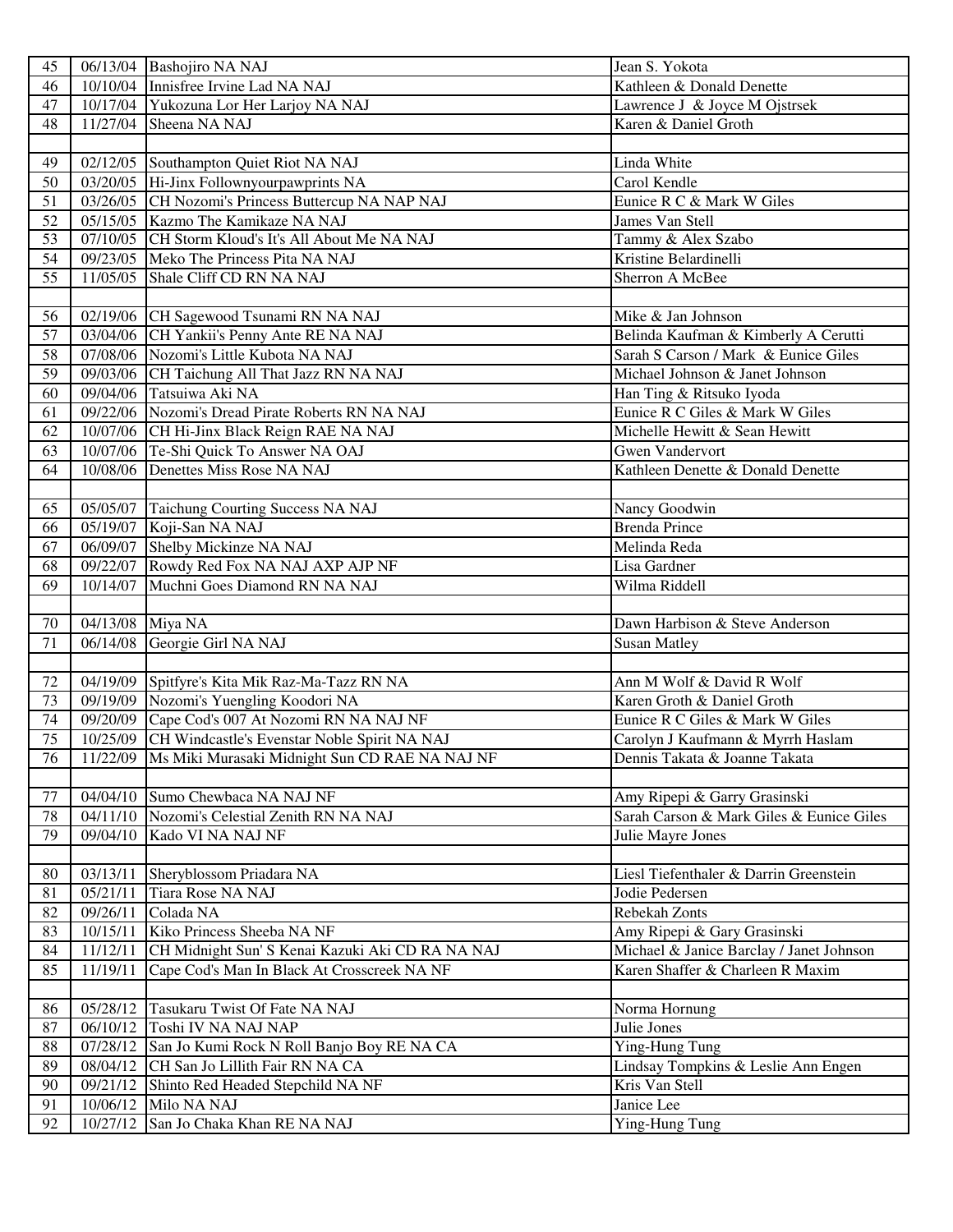| 93              |          | 01/06/13 Nozomi's Double Black Diamond NA                 | Eunice Giles & Mark Giles                 |
|-----------------|----------|-----------------------------------------------------------|-------------------------------------------|
| 94              |          | 03/24/13 Mario NA NAJ                                     | Janet Pederson                            |
| $\overline{95}$ |          | 03/30/13 Mojito NA NAJ                                    | Liz Dzubay & Mary Holt                    |
| 96              |          | 11/24/13 Kamekaze NA CA CGC                               | Liz Dzubay & Mary Holt                    |
|                 |          |                                                           |                                           |
| $\overline{97}$ |          | 03/01/14 Kira NA NAJ                                      | Andrea Ruzzo & Adam Ruzzo                 |
| 98              |          | 03/07/14 Hi-Jinx Snow Krystal RN TD NA NAJ                | Michael Barclay & Janice Barclay          |
|                 |          |                                                           |                                           |
| 99              |          | 02/22/15 Nozomi's Takibi BN RN TD NA NAP NJP CGC          | Leland Perry & Mark Giles & Eunice Giles  |
| 100             | 05/08/15 | Aki Miller NA NAJ                                         | Charles Miller Jr.                        |
| 101             |          | 06/14/15 Shelby Edwards NA                                | Joni Edwards                              |
| 102             |          | 09/18/15 Hi-Jinx Jumpin Black Flash RN NA CA              | Mary Ellen Engstrom                       |
|                 |          |                                                           |                                           |
| 103             |          | 01/02/16 Copperdots Yoshio NA NAJ NF                      | Peter Chuck & Yasuko Fukuda               |
| 104             |          | 11/06/16 Tasukaru Freedom For Me NA NAJ NF CA RATS        | Norma Hornung                             |
| 105             |          | 11/20/16 Nozomi's Ready Player One RN NA AXJ NJP NF       | Mark W Giles & Eunice R C Giles           |
|                 |          |                                                           |                                           |
| 106             |          | 01/07/17 Cape Cod's Crosscreek Compass Rose NA NAJ        | Charleen Maxim & Karen Shaffer            |
| 107             | 05/27/17 | Clio NA                                                   | Hiroshi Nagafuchi & Junko Nagafuchi       |
| 108             | 09/30/17 | Yuri Custer Hockaday NA NAJ ACT2 TKN                      | Kristie Custer-Hockaday & Sam Hockaday    |
|                 |          |                                                           |                                           |
| 109             | 02/10/18 | CH Kokuryuu's God Of Mischief RN NA NAJ CAA BCAT RATN CGC | Leah Crowley & Pamela Crowley             |
|                 |          | <b>TKN</b>                                                |                                           |
| 110             | 05/13/18 | Hi-Jinx Poetry In Motion BN RN NA CGC                     | Amy Ripepi, Pat Doescher, Garry Grasinski |
|                 |          |                                                           |                                           |
| 111             |          | 01/05/19 Nozomi's Pocket Full Of Kryptonite NA NAJ NF     | Mark W Giles & Eunice R C Giles           |
| 112             |          | 06/10/19 Cape Cod's Bombadil RA NA NAJ CGC                | Jennifer Marie Banks                      |
| 113             |          | 06/22/19 Lee-Fen's Gentle Teacher Hoshiko NA NAJ          | Mel Bingham                               |
|                 |          |                                                           |                                           |
| 134             | 01/31/20 | Evenstar's Adventure Is Out There NA CAA BCAT RATO CGCA   | Stephanie Dill                            |
|                 |          | <b>CGCU TKI</b>                                           |                                           |
| 135             | 10/24/20 | Bntj's Megumi NA                                          | Carolee Burgess & Troy Jones              |
|                 |          |                                                           |                                           |
| 136             | 10/08/21 | CH Dragon House Light 'Em Up! RN NA NAJ DCAT CGC TKN      | Joni Rizzi                                |

# **Novice Agility Preferred (NAP**)

|    |          | 02/16/03 Koko OA NAJ NAP                               | Fern Elizabeth Frisbee               |
|----|----------|--------------------------------------------------------|--------------------------------------|
| 2  |          | 03/23/03 Robmar's Mountain MX AXJ NAP                  | Joan Althouse                        |
| 3  |          | 10/04/03 Desert Shiba's Kuru Ocha CD OA OAJ NAP        | Marijane Reich                       |
| 4  |          | 12/28/03 CH Arctura's Jenny At Taichung OA OAJ NJP NAP | Nancy Goodwin                        |
|    |          |                                                        |                                      |
| 5. |          | 09/19/04 CH Nozomi's Princess Buttercup NAP            | Eunice & Mark Giles                  |
|    |          |                                                        |                                      |
| 6  | 09/23/05 | Taichung Belle At Nozomi NAP                           | Eunice & Mark Giles                  |
|    |          |                                                        |                                      |
|    | 02/17/07 | Bashojiro OA OAJ NAP NJP                               | Jean S. Yokota                       |
| 8  |          | 02/17/07 Rowdy Red Fox NAP NJP                         | Lisa Gardner                         |
| 9  |          | 03/18/07 CH Hi-Jinx Black Reign RAE NA NAJ NAP NJP     | Michelle & Sean Hewitt               |
|    |          |                                                        |                                      |
| 10 | 06/06/09 | Koshou Friend Of Kurgan OA OAJ NAP NJP                 | Mary E Engstrom                      |
| 11 |          | 07/11/09 Yuki Kitsune CDX RAE AX AXJ NAP NJP           | Dennis T Takata & Joanne Stec Takata |
| 12 |          | 07/19/09 Kitsune MX MXJ NAP NJP                        | <b>Brenda Prince</b>                 |
| 13 |          | 10/11/09 Hi-Jinx Designed In Black NAP NJP             | Mary Engstrom                        |
| 14 | 11/14/09 | Kazmo The Kamikaze RN NA NAJ NAP NF                    | James Van Stell                      |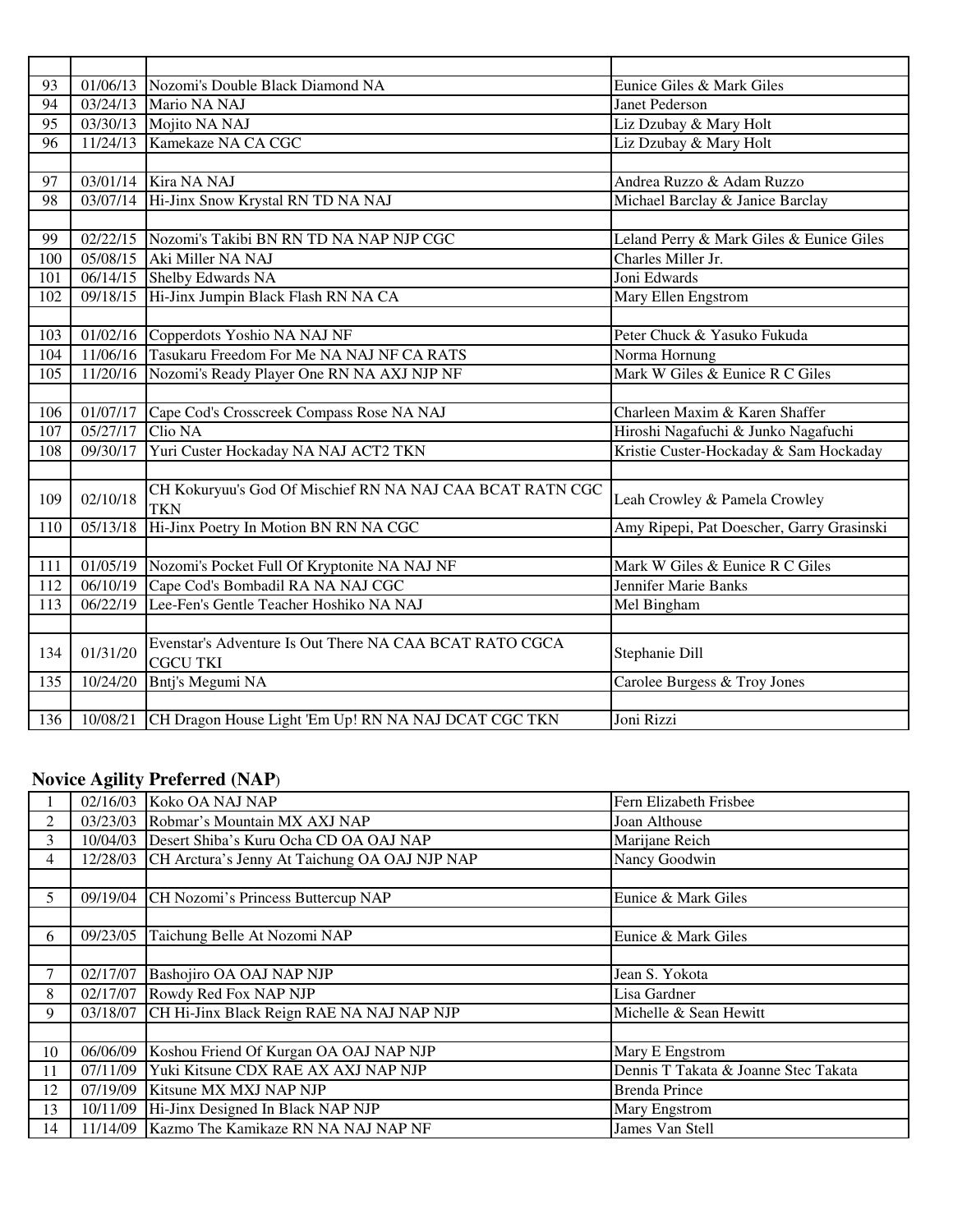| 15 |          | 04/04/10 CH Southampton's Temptation CD RE NAP NJP            | Fran Corrigan & Kevin Corrigan             |
|----|----------|---------------------------------------------------------------|--------------------------------------------|
| 16 |          | 04/17/10 Taichung Courting Success AX OAJ NAP NJP             | Nancy Goodwin                              |
| 17 |          | 05/15/10 Konran B Twixed NAP NJP                              | Liz Kinoshita                              |
| 18 | 10/17/10 | Meko The Princess Pita MX MXJ NAP NJP NF NFP                  | Kristine Van Stell                         |
|    |          |                                                               |                                            |
| 19 | 04/24/11 | Nozomi's Chrysanthemum RN OAJ NAP AJP NFP                     | Eunice R C Giles & Mark W Giles            |
| 20 | 06/12/11 | <b>Toshi IV NAP</b>                                           | Julie Jones                                |
| 21 | 09/04/11 | CH Kuniko's Sampei Of Nichibei RE NAP                         | Lori J Durfor                              |
|    |          |                                                               |                                            |
| 22 |          | 09/22/12 Maxilom's Samurai Milo CD RN NAP NJP                 | Betty J Maxilom & Keith A Maxilom          |
| 23 | 10/14/12 | Sumo Chewbaca RA AX AXJ NAP NJP OF NFP                        | Amy Ripepi & Garry Grasinski               |
|    |          |                                                               |                                            |
| 24 |          | 04/26/14 Dragon House Huckleberry Finn CD BN RE NAP           | Malley Bragg Heinlein & Thomas E Heinlein  |
| 25 |          | 10/26/14 Nozomi's Takibi BN RN TD NAP CGC                     | Leland Perry & Mark Giles & Eunice Giles   |
|    |          |                                                               |                                            |
| 26 |          | 04/04/15 CH Kuniko's Byong Sun CL Of Totoro BN RN NAP NJP CGC | Ava Fong & Lori J Durfor                   |
| 27 | 09/18/15 | Nozomi's Firefly RN NAJ NAP NJP NF NFP                        | Norah Giles / Mark W & Eunice R C Giles    |
| 28 | 12/29/15 | CH Kuniko's Cho Kawaii CL of Totoro NAP NJP CGC               | Ava Fong & Lori J Durfor                   |
|    |          |                                                               |                                            |
| 29 | 08/18/17 | Saskatchewan Trail's Legend RN NAP NJP CAA BCAT CGC           | Michelle Hewitt                            |
| 30 | 10/15/17 | Smidgen Overby NAP NJP RATN CGC                               | Cheryl Overby                              |
|    |          |                                                               |                                            |
| 31 |          | 09/21/18 Dragon House Tiger Lily CD BN RE NAP CGC TKN         | Thomas E Heinlein & Malley Bragg Heinlein  |
|    |          |                                                               |                                            |
| 32 |          | 03/03/19 Nozomi's Heart Of Gold RN NAP AJP NFP                | Mark W Giles & Eunice R C Giles            |
| 33 | 09/21/19 | CH Hi-Jinx Kenzou NAP NJP ACT2                                | Monica Flynn & Patricia S Doescher         |
|    |          |                                                               |                                            |
| 34 | 11/14/20 | Horizon It's All About Newton NAP CAA                         | Gwen Vandervort & Letty Hughes             |
|    |          |                                                               |                                            |
| 35 | 04/23/21 | Dragonhouse Skyfall NAP                                       | <b>Brenda Hughes</b>                       |
| 36 | 11/07/21 | Marma's Severus Snape NAP NJP                                 | Celine Yang & Pierre Douyen                |
| 37 | 11/13/21 | Freyja Linden Barrette NAP NJP BCAT ACT2 ACT1J SCN SEN SBN    | Sarah Lou Linden Barrette & Richard Arthur |
|    |          | <b>CGC TKN</b>                                                | <b>Barrette</b>                            |

## **Open Agility (OA)**

|    |          | 05/16/98 Fuku No Barahime of Paladin OA            | Ken & Nancy Fairchild & Jeri Braviroff |
|----|----------|----------------------------------------------------|----------------------------------------|
| 2  |          | 11/20/98 Motowns Pizazz of Olde Towne OA           | R & C Smith, S Roble                   |
|    |          |                                                    |                                        |
| 3  |          | 10/16/99 Robmars Mountain Man OA NAJ               | Joan M Althouse                        |
| 4  |          | 10/22/99 Smokey Mountain Majesty CD OA NAJ         | Karen T & Christopher J Cobb           |
|    |          |                                                    |                                        |
| 5  |          | 02/20/00 CH Windcastle's Emperor OA OAJ            | Payson / Kaufman / Richardson          |
| 6  |          | 03/12/00 K-B Izanagi's Tsukiyomi OA NAJ            | Valerie Laubach                        |
| 7  |          | 05/21/00 CH Hilarow Genuine Idaho Sunset CD OA NAJ | Cheryl L Loomis & Cynthia M Hildebrand |
| 8  |          | 10/22/00 Chisai Mondajii CD OA OAJ                 | Karen T & Christopher J Cobb           |
|    |          |                                                    |                                        |
| 9  | 02/11/01 | Answer My Echo CDX OA OAJ                          | Gwen Vandervort                        |
| 10 |          | 03/31/01 Hansha Chiisai Tombo CD OA                | Marla & Chris Gangler                  |
|    |          |                                                    |                                        |
| 11 |          | 04/22/02 Desert Shiba's Kuru Ocha CD OA OAJ        | Maijane Reich                          |
| 12 |          | 07/20/02 CH Charisma's Up In Smoke CD OA NAJ       | Karen Shaffer                          |
| 13 |          | 09/15/02 Koko OA NAJ                               | Fern Elizabeth Frisbee                 |
| 14 |          | 12/07/02 Hi-Jinx Blackberry Blossom CD OA OAJ      | <b>Gwen Vandervort</b>                 |
|    |          |                                                    |                                        |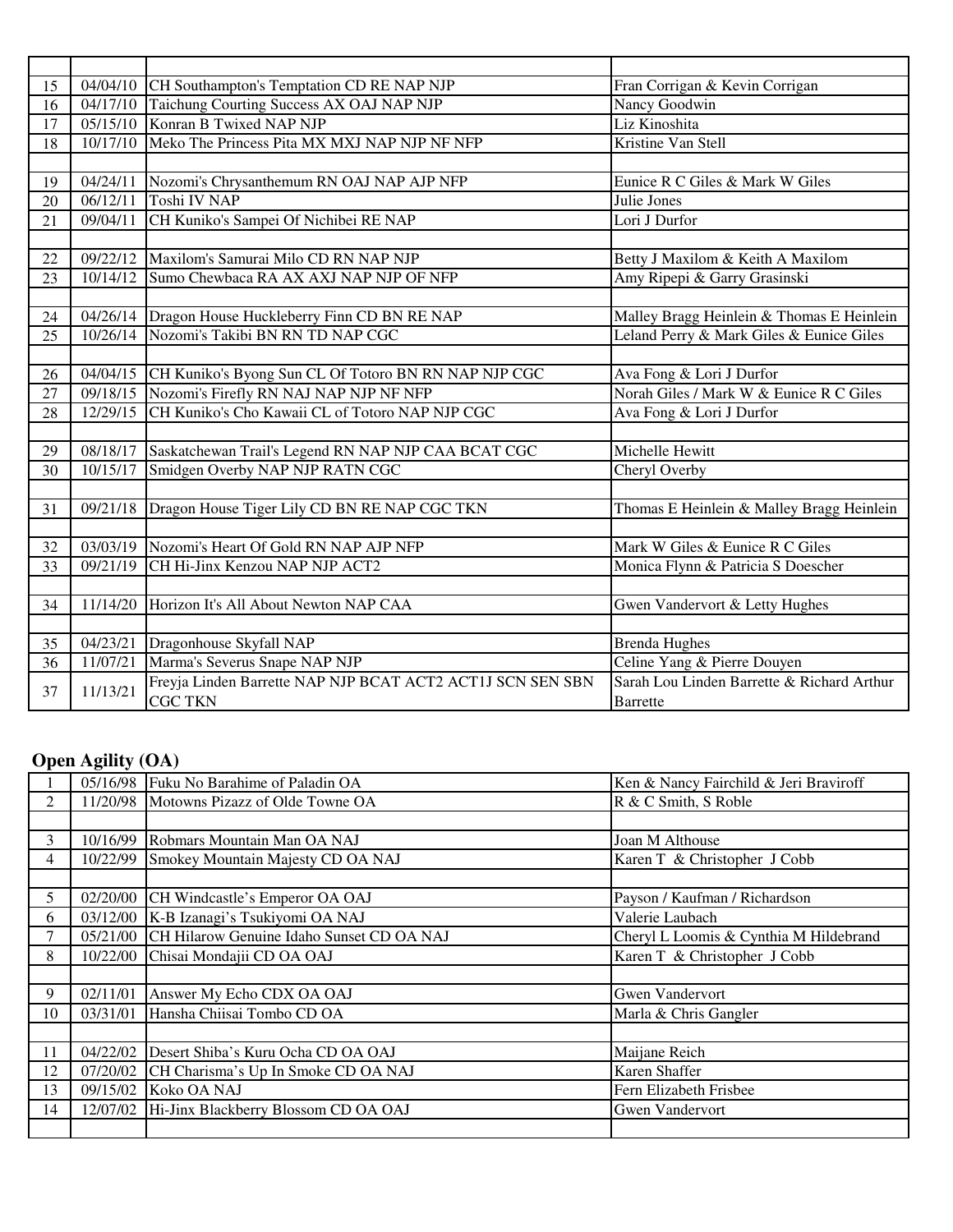| 15              |          | 02/08/03 Hansha's Sweet Reward CD OA NAJ                   | Linda White                                |
|-----------------|----------|------------------------------------------------------------|--------------------------------------------|
| 16              |          | 02/08/03 CH Arctura's Jenny at Taichung OA NAJ             | Nancy Goodwin                              |
| 17              |          | 05/23/03 Chena's Cayenne Pepper OA OAJ                     | Norma Hornung                              |
| 18              |          | 06/01/03 Kitsune OA NAJ                                    | <b>Brenda Prince</b>                       |
| 19              |          | 08/30/03 Asti's Tsunami OA OAJ                             | Leland K. Perry & Charles Popper           |
| 20              |          | 11/22/03 CH Blue Loon's Kovu OA NAJ                        | Evelyn Behrens & Deborah Huberty           |
|                 |          |                                                            |                                            |
| 21              |          | 02/28/04 Paragon's Salt Water Taffy OA OAJ                 | Susan K Scott                              |
| 22              |          | 05/15/04 Koshou Friend of Kurgan OA NAJ                    | Mary E. Engstrom                           |
| 23              |          | 06/27/04 Tasukaru Liberty For Me OA NAJ                    | Norma Hornung                              |
| 24              |          | 07/11/04 CH San Jo Winner Takes All OA NAJ                 | Rebecca Roase & Leslie Ann Engen           |
|                 |          |                                                            |                                            |
| 25              |          | 03/26/05 Sheena OA OAJ                                     | Karen & Daniel Groth                       |
| 26              |          | 04/09/05 Yukozuna Lor Her Larjoy OA NAJ                    | Lawrence J & Joyce M Ojstrsek              |
| 27              |          | 04/23/05 Innisfree Irvine Lad OA OAJ                       | Kathleen & Donald Denette                  |
| 28              |          | 08/26/05 Southampton Quiet Riot OA OAJ                     | Linda White                                |
| 29              |          | 09/23/05 Yuki Kitsune CD RN OA OAJ                         | Dennis T & Joanne Stec Takata              |
| 30              |          | 09/25/05 Bashojiro OA OAJ                                  | Jean S. Yokota                             |
|                 |          |                                                            |                                            |
| 31              |          | 03/18/06 Hi-Jinx Follownyourpawprints RN OA NAJ            | Carol Kendle                               |
| 32              |          | 05/14/06 Meko The Princess Pita OA OAJ                     | Kristine Belardinelli                      |
| 33              |          | 09/24/06 CH Nozomi's Princess Buttercup RN OA OAJ NAP      | Eunice R C Giles & Mark W Giles            |
|                 |          |                                                            |                                            |
| 34              |          | 01/27/07 Te-Shi Quick To Answer OA AXJ                     | <b>Gwen Vandervort</b>                     |
| 35              |          | 09/09/07 Nozomi's Dread Pirate Roberts RN OA OAJ           | Eunice R C Giles & Mark W Giles            |
| 36              |          | 10/27/07 Rowdy Red Fox OA OAJ AXP AJP NF                   | Lisa Gardner                               |
|                 |          |                                                            |                                            |
| 37              |          | 02/16/08 CH Taichung All That Jazz CD RN OA NAJ            | Michael Johnson & Janet Johnson            |
| 38              |          | 04/13/08 CH Yankii's Penny Ante RE OA OAJ                  | Belinda Kaufman & Kimberly A Cerutti       |
| 39              | 06/14/08 | <b>Taichung Courting Success OA NAJ</b>                    | Nancy Goodwin                              |
| 40              |          | 09/26/08 Georgie Girl OA OAJ                               | <b>Susan Matley</b>                        |
|                 |          |                                                            |                                            |
| 41              |          | 04/04/09 Muchni Goes Diamond RN OA OAJ                     | Wilma Riddell                              |
| 42              |          | 05/24/09 Miya OA OAJ                                       | Dawn Harbison & Steve Anderson             |
| 43              |          | 07/19/09 Koji-San OA NAJ                                   | <b>Brenda Prince</b>                       |
|                 |          |                                                            |                                            |
| $\overline{44}$ |          | 09/24/10 Nozomi's Celestial Zenith RN OA NAJ NF            | Sarah S Carson / Mark W & Eunice R C Giles |
| 45              | 10/30/10 | Kado VI OA NAJ NF                                          | Julie Mayre Jones                          |
| 46              | 12/17/10 | CH Nozomi's Yuengling Koodori OA NAJ                       | Karen Groth & Daniel Groth                 |
|                 |          |                                                            |                                            |
| 47              | 02/12/11 | Cape Cod's 007 At Nozomi RA OA OAJ OF                      | Eunice R C Giles & Mark W Giles            |
| 48              | 05/15/11 | Sumo Chewbaca OA OAJ NJP OF                                | Amy Ripepi & Garry Grasinski               |
| 49              | 06/05/11 | Shelby Mickinze OA OAJ                                     | Melinda Reda                               |
| 50              | 11/27/11 | Sheryblossom Priadara OA OAJ                               | Liesl Tiefenthaler & Darrin Greenstein     |
|                 |          |                                                            |                                            |
| 51              |          | 02/25/12 Cape Cod's Man In Black At Crosscreek OA NAJ NF   | Karen Shaffer & Charleen R Maxim           |
| 52              | 05/06/12 | Kiko Princess Sheeba RA OA NAJ OF                          | Amy Ripepi & Gary Grasinski                |
| 53              |          | 05/20/12 Tiara Rose OA OAJ                                 | Jodie Pedersen                             |
| 54              | 08/05/12 | San Jo Kumi Rock N Roll Banjo Boy RE OA NAJ CA             | Ying-Hung Tung                             |
| 55              | 11/17/12 | Toshi IV OA OAJ NAP                                        | Julie Jones                                |
| 56              |          | 12/01/12   Ms Miki Murasaki Midnight Sun CDX RAE OA OAJ OF | Dennis Takata & Joanne Takata              |
| 57              | 12/16/12 | Spitfyre's Kita Mik Raz-Ma-Tazz RN OA NAJ NF               | Ann M Wolf & David R Wolf                  |
|                 |          |                                                            |                                            |
| 58              | 04/06/13 | Milo OA OAJ                                                | Janice Lee                                 |
| 59              | 09/15/13 | Tasukaru Twist Of Fate OA OAJ NF                           | Norma Hornung                              |
| 60              | 09/20/13 | San Jo Chaka Khan RAE OA OAJ NF                            | Ying-Hung Tung                             |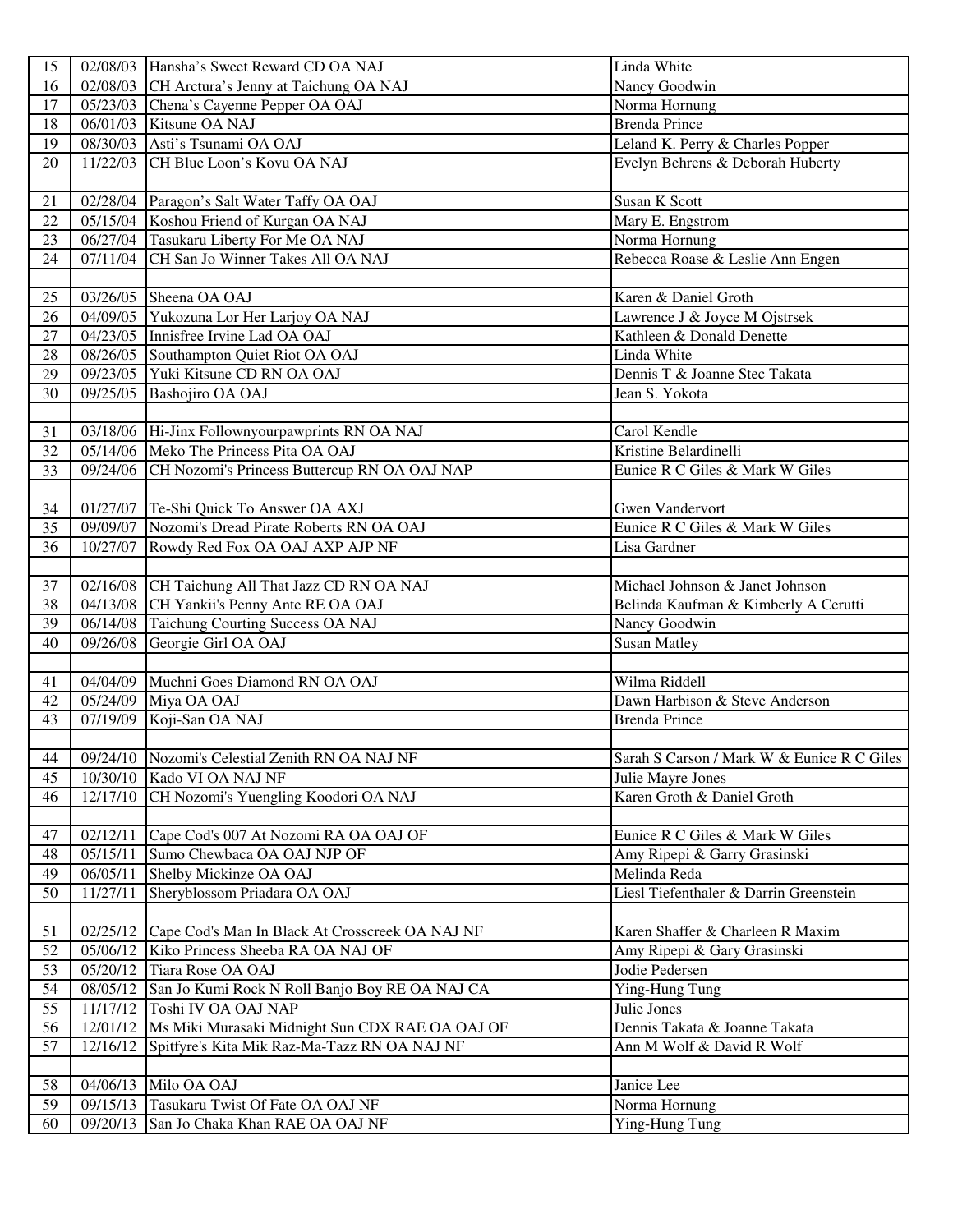| 61 |          | 11/01/13 GCH Midnight Sun' S Kenai Kazuki Aki VCD1 RE OA AXJ CGC           | Michael & Janice Barclay / Janet Johnson  |
|----|----------|----------------------------------------------------------------------------|-------------------------------------------|
| 62 |          | 12/07/13 Nozomi's Double Black Diamond OA OAJ NF CA                        | Eunice Giles & Mark Giles                 |
|    |          |                                                                            |                                           |
| 63 |          | 01/19/14 Colada RN OA                                                      | Rebekah Zonts                             |
| 64 |          | 02/15/14 Mojito RN OA OAJ NF CGC                                           | Liz Dzubay & Mary Holt                    |
| 65 |          | 06/28/14 Kamekaze RN OA OAJ NF CAA CGC                                     | Liz Dzubay & Mary Holt                    |
| 66 |          | 09/28/14 Kira OA OAJ                                                       | Andrea Ruzzo & Adam Ruzzo                 |
|    |          |                                                                            |                                           |
| 67 |          | 01/09/15 CH San Jo Lillith Fair RN OA NAJ CA                               | Lindsay Tompkins & Leslie Ann Engen       |
| 68 |          | 05/25/15 Nozomi's Takibi BN RN TD OA NAJ NAP NJP NF CGC                    | Leland Perry & Mark Giles & Eunice Giles  |
| 69 |          | 06/05/15 Aki Miller OA NAJ                                                 | Charles Miller Jr.                        |
| 70 |          | 09/19/15 Shelby Rizzi OA NAJ                                               | Joni Edwards                              |
|    |          |                                                                            |                                           |
| 71 |          | 04/16/16 Copperdots Yoshio OA OAJ OF                                       | Peter Chuck & Yasuko Fukuda               |
|    |          |                                                                            |                                           |
| 72 | 01/15/17 | Nozomi's Ready Player One RN OA AXJ NJP NF                                 | Mark W Giles & Eunice R C Giles           |
| 73 | 12/16/17 | Tasukaru Freedom For Me OA AXJ OF CAA RATM                                 | Norma Hornung                             |
|    |          |                                                                            |                                           |
| 74 |          | 03/18/18 Clio OA OAJ                                                       | Hiroshi Nagafuchi & Junko Nagafuchi       |
| 75 |          | 06/30/18 Hi-Jinx Poetry In Motion BN RN OA NAJ CGC                         | Amy Ripepi, Pat Doescher, Garry Grasinski |
| 76 |          | 09/29/18 Yuri Custer Hockaday OA NAJ ACT2 TKN                              | Kristie Custer-Hockaday & Sam Hockaday    |
|    |          |                                                                            |                                           |
| 77 | 03/09/19 | Nozomi's Pocket Full Of Kryptonite OA OAJ NF                               | Mark W Giles & Eunice R C Giles           |
| 78 | 06/01/19 | CH Kokuryuu's God Of Mischief RN OA NAJ NF CAA BCAT RATN<br><b>CGC TKN</b> | Leah Crowley & Pamela Crowley             |

#### **Open Agility Preferred (OAP)**

|        |          | 04/05/03 Robmars Mountain Man MX OAP AXJ NJP                       | Joan M. Althouse                          |
|--------|----------|--------------------------------------------------------------------|-------------------------------------------|
|        |          |                                                                    |                                           |
| 2      |          | 02/15/04 Desert Shiba's Kuru Ocha CD OA OAP OAJ                    | Marijane Reich                            |
| 3      |          | 03/21/04 CH Arctura's Jenny at Taichung OA OAP OAJ NJP             | Nancy Goodwin                             |
|        |          |                                                                    |                                           |
| 4      |          | 03/31/07 Rowdy Red Fox OAP OJP                                     | Lisa Gardner                              |
| 5      |          | 09/23/07 Bashojiro OA OAJ OAP OJP                                  | Jean S. Yokota                            |
|        |          |                                                                    |                                           |
| 6      |          | 08/21/09 Koshou Friend Of Kurgan OA OAJ OAP NJP                    | Mary E Engstrom                           |
|        |          |                                                                    |                                           |
| $\tau$ |          | 05/23/10 Taichung Courting Success AX OAJ OAP OJP                  | Nancy Goodwin                             |
| 8      |          | 06/05/10 Kitsune MX MXJ OAP NJP                                    | <b>Brenda Prince</b>                      |
| 9      |          | 06/20/10 CH Southampton's Temptation CD RE OAP NJP                 | Fran Corrigan & Kevin Corrigan            |
|        |          |                                                                    |                                           |
| 10     | 06/19/11 | Konran B Twixed OAP OJP NFP                                        | Liz Kinoshita                             |
| 11     | 09/03/11 | CH Hi-Jinx Black Reign RAE NA NAJ OAP OJP NF                       | Michelle Hewitt & Sean Hewitt             |
| 12     | 12/09/11 | Meko The Princess Pita MX MXJ OAP OJP NF NFP                       | Kristine Van Stell                        |
|        |          |                                                                    |                                           |
| 13     |          | 02/04/12 CH MACH Nozomi's Princess Buttercup RN OAP NJP OF         | Eunice R C Giles & Mark W Giles           |
| 14     |          | 06/24/12 CH Kuniko's Sampei Of Nichibei RE OAP NJP                 | Lori J Durfor                             |
| 15     |          | 09/21/12 Kazmo The Kamikaze RE NA NAJ OAP NJP NF NFP               | James Van Stell                           |
|        |          |                                                                    |                                           |
| 16     |          | 11/23/15 CH Kuniko's Byong Sun CL Of Totoro BN RN OAP AJP NFP CGC  | Ava Fong & Lori J Durfor                  |
|        |          |                                                                    |                                           |
| 17     |          | 06/24/16 Nozomi's Firefly RN NAJ OAP OJP NF NFP                    | Norah Giles & Mark Giles & Eunice Giles   |
| 18     |          | 11/27/16 CH Kuniko's Cho Kawaii CL of Totoro OAP NJP NFP CGC       | Ava Fong & Lori J Durfor                  |
|        |          |                                                                    |                                           |
| 19     |          | 09/22/17   Dragon House Huckleberry Finn CD BN RAE OAP OJP NFP TKI | Malley Bragg Heinlein & Thomas E Heinlein |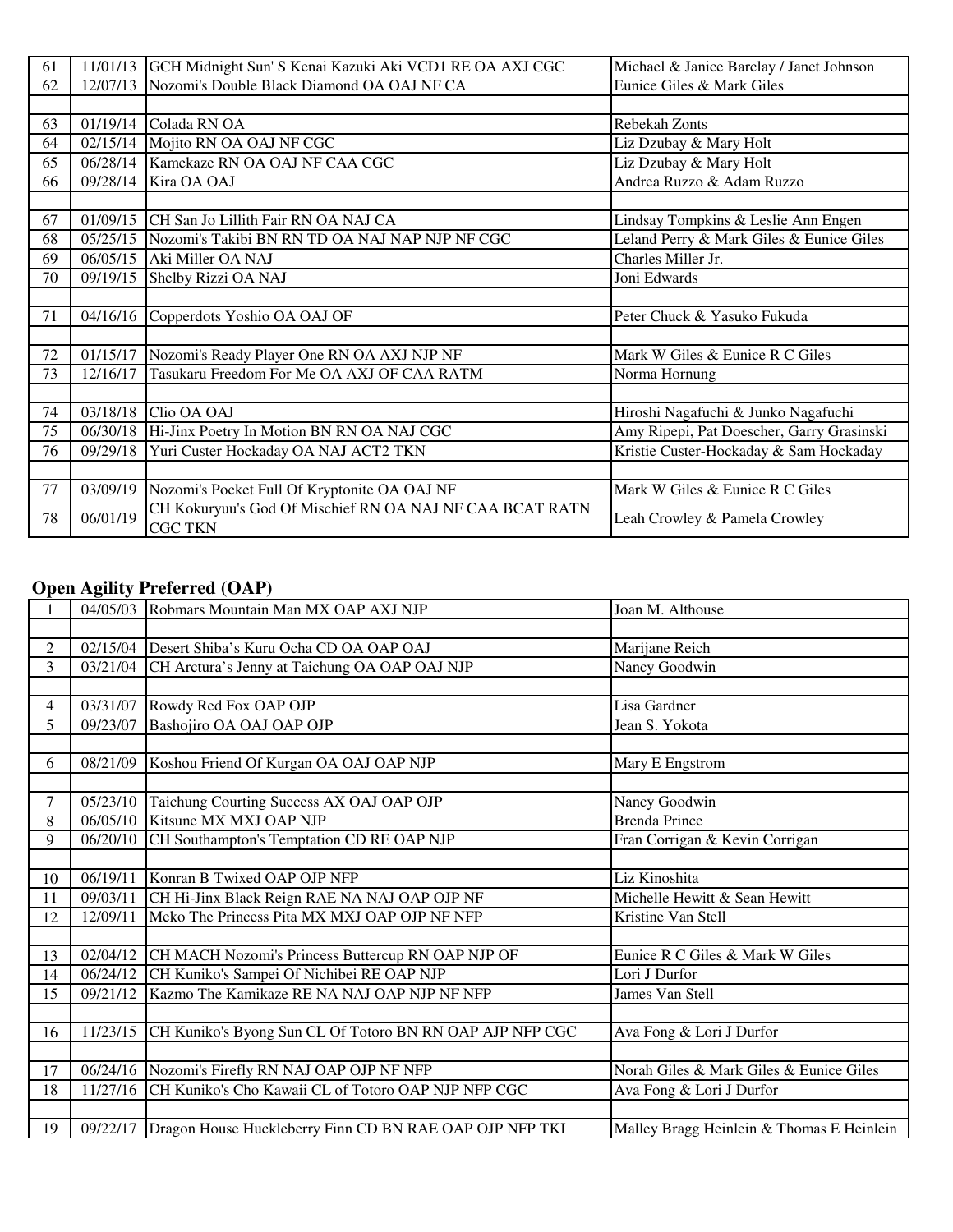| 20 | 05/03/19 Smidgen Overby OAP NJP NFP BCAT SCN RATN CGC TKN         | Cheryl Overby                   |
|----|-------------------------------------------------------------------|---------------------------------|
| 21 | 08/03/19 Nozomi's Heart Of Gold RN OAP AJP OFP                    | Mark W Giles & Eunice R C Giles |
|    |                                                                   |                                 |
| 22 | 03/19/21 Saskatchewan Trail's Legend RN OAP NJP CAA FCAT4 CGC TKI | Michelle Hewitt                 |
| 23 | 08/28/21 Dragonhouse Skyfall OAP NJP NFP                          | <b>Brenda Hughes</b>            |
| 24 | 12/05/21 Marma's Severus Snape OAP OJP                            | Celine Yang & Pierre Douyen     |

## **Agility Excellent (AX)**

| 1                        |          | 06/02/96 Kirinji Kashushibaso CD AX                      | Nancy & Ken Fairchild                  |
|--------------------------|----------|----------------------------------------------------------|----------------------------------------|
|                          |          |                                                          |                                        |
| $\overline{2}$           |          | 07/02/00 K-B Izanagi's Tsukiyomi AX OAJ                  | Valerie & Tim Laubach                  |
|                          |          |                                                          |                                        |
| $\overline{3}$           | 03/03/01 | Smokey Mountain Majesty CDX AX AXJ                       | Karen T Cobb & Christopher J Cobb      |
| $\overline{\mathcal{A}}$ | 03/29/01 | Robmars Mountain Man AX OAJ                              | Joan M Althouse                        |
| 5                        | 07/20/01 | Answer My Echo CDX AX OAJ                                | <b>Gwen Vandervort</b>                 |
|                          |          |                                                          |                                        |
| 6                        |          | 10/18/03 CH Charisma's Up In Smoke CD AX OAJ             | Karen Shaffer                          |
| 7                        |          | 11/09/03 Kitsune AX AXJ                                  | <b>Brenda Prince</b>                   |
|                          |          |                                                          |                                        |
| $8\,$                    |          | 09/19/04 Chena's Cayenne Pepper AX AXJ                   | Norma J. Hornung                       |
| 9                        |          | 10/02/04 Hi-Jinx Blackberry Blossom CD AX AXJ            | <b>Gwen Vandervort</b>                 |
|                          |          |                                                          |                                        |
| 10                       |          | 04/10/05 CH Blue Loon's Kovu AX MXJ                      | Deb Huberty                            |
| 11                       |          | 05/01/05 Sheena AX OAJ                                   | Karen & Daniel Groth                   |
| 12                       |          | 09/24/05 CH San Jo Winner Takes All AX OAJ               | Rebecca Roase & Leslie Ann Engen       |
| 13                       |          | 10/23/05 Koko AX NAP OAJ NJP                             | Fern Elizabeth Frisbee                 |
| 14                       | 11/26/05 | Innisfree Irvine Lad AX OAJ                              | Kathleen & Donald Denette              |
|                          |          |                                                          |                                        |
| 15                       | 10/22/06 | Yukozuna Lor Her Larjoy AX AXJ                           | Lawrence J Ojstrsek & Joyce M Ojstrsek |
|                          |          |                                                          |                                        |
| 16                       |          | 02/25/07 Paragons Salt Water Taffy AX AXJ                | <b>Susan K Scott</b>                   |
| 17                       |          | 09/28/07 Hi-Jinx Follownyourpawprints CD RN AX AXJ       | Carol Kendle                           |
| 18                       | 10/06/07 | Southampton Quiet Riot RN AX AXJ                         | Linda White                            |
| 19                       |          | 10/06/07 Te-Shi Quick To Answer AX AXJ                   | <b>Gwen Vandervort</b>                 |
| 20                       |          | 11/12/07 Rowdy Red Fox AX OAJ AXP AJP NF                 | Lisa Gardner                           |
| 21                       |          | 11/24/07 Nozomi's Dread Pirate Roberts RN AX AXJ NF      | Eunice R C Giles & Mark W Giles        |
| 22                       |          | 11/25/07 CH Nozomi's Princess Buttercup RN AX AXJ NAP NF | Eunice R C Giles & Mark W Giles        |
| 23                       | 12/31/07 | Meko The Princess Pita AX AXJ NF                         | Kristine Van Stell                     |
|                          |          |                                                          |                                        |
| 24                       |          | 03/08/09 Yuki Kitsune CDX RE AX AXJ                      | Dennis T Takata & Joanne Stec Takata   |
| 25                       |          | 09/06/09 Miya II AX AXJ                                  | Dawn Harbison & Steve Anderson         |
| 26                       | 10/03/09 | Taichung Courting Success AX OAJ                         | Nancy Goodwin                          |
|                          |          |                                                          |                                        |
| 27                       |          | 06/06/10 Georgie Girl AX OAJ NF                          | <b>Susan Matley</b>                    |
| $\overline{28}$          |          | 07/09/10 CH Taichung All That Jazz CD RN AX AXJ          | Michael Johnson & Janet Johnson        |
|                          | 04/02/11 | Kado VI AX AXJ OF                                        | Julie Mayre Jones                      |
| 29<br>30                 | 09/23/11 | Sumo Chewbaca AX AXJ NJP OF                              | Amy Ripepi & Garry Grasinski           |
|                          | 11/06/11 | Cape Cod's 007 At Nozomi CD BN RE AX AXJ OF              | Eunice R C Giles & Mark W Giles        |
| 31                       |          |                                                          |                                        |
| 32                       | 09/22/12 | Kiko Princess Sheeba RA AX OAJ OF                        | Amy Ripepi & Gary Grasinski            |
| 33                       | 09/22/12 | San Jo Kumi Rock N Roll Banjo Boy RE AX OAJ NF CAA       | Ying-Hung Tung                         |
|                          |          |                                                          |                                        |
| 34                       | 02/17/13 | CH Nozomi's Yuengling Koodori RN AX OAJ NF               | Karen Groth & Daniel Groth             |
| 35                       | 04/06/13 | Cape Cod's Man In Black At Crosscreek AX OAJ NF          | Karen Shaffer & Charleen R Maxim       |
|                          |          |                                                          |                                        |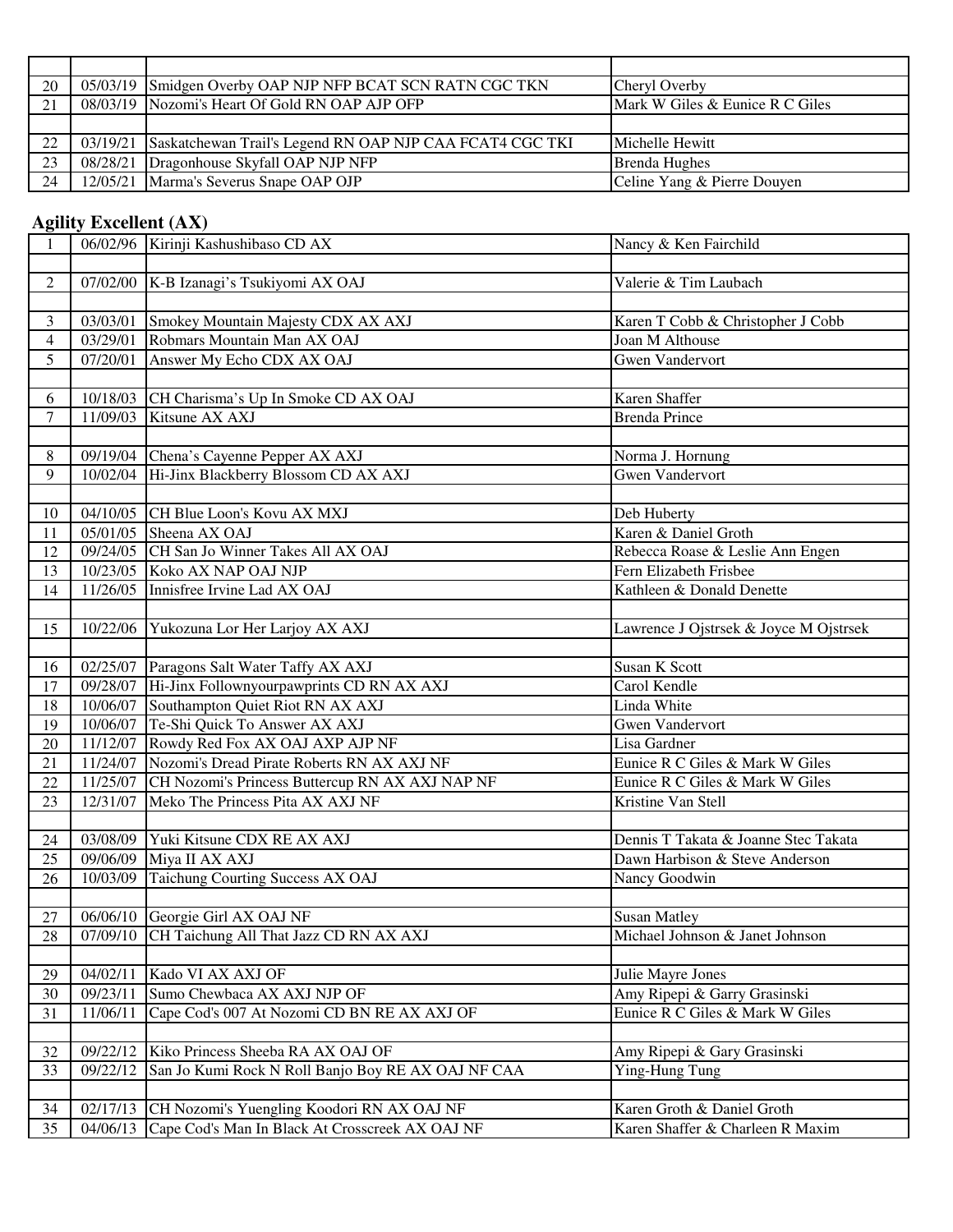| 36 | 06/02/13 | Milo AX AXJ                                                    | Janice Lee                                |
|----|----------|----------------------------------------------------------------|-------------------------------------------|
| 37 |          | 09/21/13   Ms Miki Murasaki Midnight Sun CDX RAE AX OAJ OF CGC | Dennis Takata & Joanne Takata             |
| 38 |          | 11/08/13 San Jo Chaka Khan RAE AX AXJ NF                       | Ying-Hung Tung                            |
| 39 | 11/29/13 | Nozomi's Celestial Zenith RA AX OAJ NF CGC                     | Sarah S Carson / Mark W & Eunice RC Giles |
|    |          |                                                                |                                           |
| 40 |          | 08/09/14 Sheryblossom Priadara AX AXJ OF CGC                   | Liesl Tiefenthaler & Darrin Greenstein    |
| 41 |          | 09/21/14 Mojito RN AX AXJ OF CGC                               | Liz Dzubay & Mary Holt                    |
| 42 |          | 11/09/14 Kamekaze RN AX AXJ OF CAA CGC                         | Liz Dzubay & Mary Holt                    |
|    |          |                                                                |                                           |
| 43 |          | 04/19/15 Nozomi's Double Black Diamond RN AX AXJ OF CA         | Eunice Giles & Mark Giles                 |
| 44 |          | 09/20/15 Tasukaru Twist Of Fate RN AX AXJ XF RATN              | Norma Hornung                             |
| 45 |          | 11/07/15 Shelby Rizzi AX OAJ                                   | Joni Edwards                              |
|    |          |                                                                |                                           |
| 46 |          | 03/26/16 Nozomi's Takibi BN RN TD AX NAJ NAP NJP OF CGC        | Leland Perry / Mark & Eunice Giles        |
|    |          |                                                                |                                           |
| 47 |          | 02/18/17 Nozomi's Ready Player One RN AX AXJ NJP NF            | Mark W Giles & Eunice R C Giles           |
| 48 | 05/12/17 | Toshi IV AX AXJ NAP                                            | Julie Jones                               |
|    |          |                                                                |                                           |
| 49 | 04/14/18 | Copperdots Yoshio AX MXJ OF T2B                                | Peter Chuck & Yasuko Fukuda               |
| 50 | 12/02/18 | Tasukaru Freedom For Me AX AXJ XF CAA DCAT RATM                | Norma Hornung                             |
|    |          |                                                                |                                           |
| 51 | 01/13/19 | Hi-Jinx Poetry In Motion BN RN AX AXJ NF CGC                   | Amy Ripepi, Pat Doescher, Garry Grasinski |
| 52 |          | 08/03/19 Nozomi's Pocket Full Of Kryptonite AX AXJ NF          | Mark W Giles & Eunice R C Giles           |

# **Agility Excellent Preferred (AXP)**

| o   |          | 05/25/03 Robmars Mountain Man MX AXP AXJ OJP               | Joan M. Althouse                        |
|-----|----------|------------------------------------------------------------|-----------------------------------------|
|     |          |                                                            |                                         |
| 2   |          | 10/23/04 CH Arctura's Jenny At Taichung OA AXP OAJ OJP     | Nancy Goodwin                           |
|     |          |                                                            |                                         |
| 3   | 05/13/07 | Rowdy Red Fox AXP AJP                                      | Lisa Gardner                            |
|     |          |                                                            |                                         |
| 4   | 03/13/10 | Koshou Friend Of Kurgan OA OAJ AXP AJP                     | Mary E Engstrom                         |
|     |          |                                                            |                                         |
| 5   | 01/09/11 | Taichung Courting Success AX OAJ AXP OJP                   | Nancy Goodwin                           |
| 6   | 07/10/11 | CH Southampton's Temptation CD RE AXP AJP                  | Fran Corrigan & Kevin Corrigan          |
|     |          |                                                            |                                         |
| 7   |          | 04/22/12 CH MACH Nozomi's Princess Buttercup RN AXP AJP OF | Eunice R C Giles & Mark W Giles         |
| 8   | 11/24/12 | CH Kuniko's Sampei Of Nichibei RE AXP OJP                  | Lori J Durfor                           |
|     |          |                                                            |                                         |
| 9   | 01/19/13 | CH Hi-Jinx Black Reign RAE NA NAJ AXP AJP NF               | Michelle Hewitt & Sean Hewitt           |
|     |          |                                                            |                                         |
| 10  | 12/29/15 | CH Kuniko's Byong Sun CL Of Totoro BN RN AXP AJP NFP CGC   | Ava Fong & Lori J Durfor                |
|     |          |                                                            |                                         |
| -11 | 01/28/17 | Nozomi's Firefly RN NAJ AXP AJP NF NFP                     | Norah Giles & Mark Giles & Eunice Giles |

## **Master Agility Excellent (MX)**

|  | 11/14/98 Kirinji Kashushibaso CD MX       | Nancy & Ken Fairchild  |
|--|-------------------------------------------|------------------------|
|  |                                           |                        |
|  | 11/09/02 Robmars Moutain Man MX AXJ       | Joan Althouse          |
|  | 12/07/02 Answer My Echo CDX MX AXJ        | <b>Gwen Vandervort</b> |
|  |                                           |                        |
|  | 07/11/04   K-B Izanagi's Tsukiyomi MX AXJ | Valerie & Tim Laubach  |
|  |                                           |                        |
|  | $06/04/05$ Kitsune MX AXJ                 | <b>Brenda Prince</b>   |
|  |                                           |                        |
|  | 02/11/06 Chena's Cayenne Pepper RN MX MXJ | Norma Hornung          |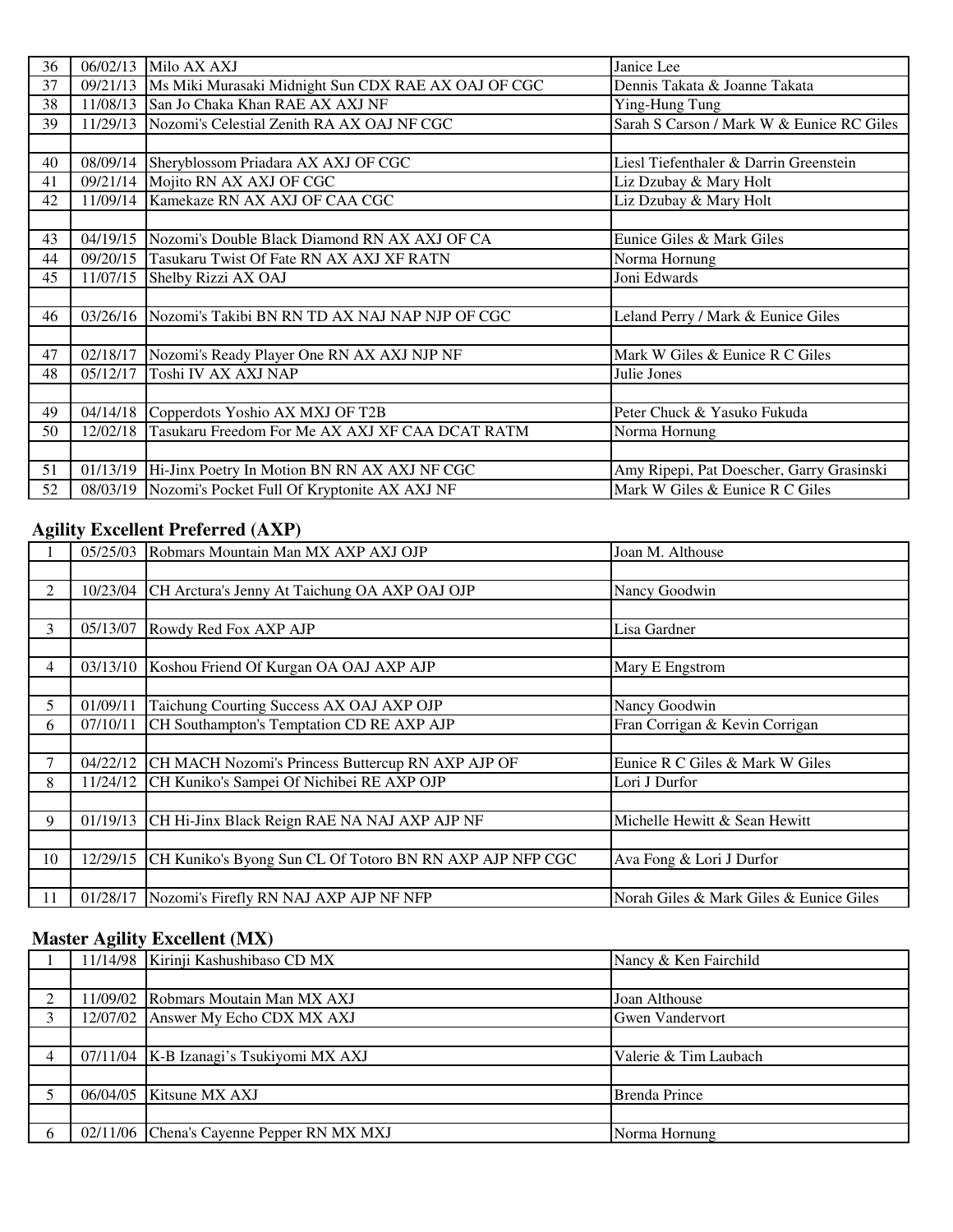| $\tau$          |          | 05/26/06 Hi-Jinx Blackberry Blossom CD MX MXJ               | <b>Gwen Vandervort</b>                   |
|-----------------|----------|-------------------------------------------------------------|------------------------------------------|
| 8               |          | 07/14/06 Sheena MX MXJ                                      | Karen & Daniel Groth                     |
|                 |          |                                                             |                                          |
| 9               |          | 03/30/08 Rowdy Red Fox MX AXJ AXP AJP OF                    | Lisa Gardner                             |
|                 |          |                                                             |                                          |
| 10              |          | 01/17/09 Nozomi's Dread Pirate Roberts RN MX MXJ OF         | Eunice R C Giles & Mark W Giles          |
| 11              |          | 03/08/09 Te-Shi Quick To Answer MX MXJ                      | <b>Gwen Vandervort</b>                   |
| $\overline{12}$ |          | 05/09/09 CH Blue Loon's Kovu RA MX MXJ NF                   | Deb Huberty                              |
| 13              |          | 07/11/09 CH Nozomi's Princess Buttercup RN MX MXJ NAP OF    | Eunice R C Giles & Mark W Giles          |
|                 |          |                                                             |                                          |
| 14              |          | 03/13/10 Meko The Princess Pita MX MXJ NF                   | Kristine Van Stell                       |
| $\overline{15}$ |          | 07/03/10 Hi-Jinx Follownyourpawprints CD RN MX MXJ          | Carol Kendle                             |
|                 |          |                                                             |                                          |
| 16              |          | 02/27/11 Miya II MX AXJ                                     | Dawn Harbison & Steve Anderson           |
| 17              |          | 09/24/11 Kado VI MX MXJ OF                                  | Julie Mayre Jones                        |
|                 |          |                                                             |                                          |
| 18              |          | 10/20/12 Sumo Chewbaca RA MX AXJ NAP NJP OF NFP             | Amy Ripepi & Garry Grasinski             |
|                 |          |                                                             |                                          |
| 19              |          | 01/04/13 San Jo Kumi Rock N Roll Banjo Boy RE MX MXJ OF CAA | Ying-Hung Tung                           |
| 20              |          | 10/12/13 Cape Cod's Man In Black At Crosscreek MX MXJ OF    | Karen Shaffer & Charleen R Maxim         |
|                 |          |                                                             |                                          |
| 21              |          | 04/05/14 Milo MX AXJ                                        | Janice Lee                               |
| $\overline{22}$ |          | 06/15/14 CH Nozomi's Yuengling Koodori RN MX AXJ OF         | Karen Groth & Daniel Groth               |
| 23              |          | 06/29/14 Kiko Princess Sheeba RE MX MXJ XF                  | Amy Ripepi & Gary Grasinski              |
| 24              |          | 09/21/14 Cape Cod's 007 At Nozomi CD BN RE MX MXJ MJB XF CA | Eunice R C Giles & Mark W Giles          |
| 25              |          | 11/16/14 San Jo Chaka Khan BN RAE MX AXJ NF                 | Ying-Hung Tung                           |
|                 |          |                                                             |                                          |
| 26              |          | 04/04/15 Kamekaze RA MX MXJ XF T2B CAA RATN CGC             | Liz Dzubay & Mary Holt                   |
| $\overline{27}$ |          | 05/21/15 Mojito RN MX MXJ OF T2B CA CGC                     | Liz Dzubay & Mary Holt                   |
|                 |          |                                                             |                                          |
| 28              |          | 01/09/16 Nozomi's Double Black Diamond RN MX MXJ MJB OF CA  | Eunice Giles & Mark Giles                |
| 29              |          | 04/09/16 Shelby Rizzi MX AXJ                                | Joni Edwards                             |
|                 |          |                                                             |                                          |
| 30              | 11/26/17 | Toshi IV MX MXJ MJB NAP NF                                  | Julie Jones                              |
|                 |          |                                                             |                                          |
| 31              |          | 01/28/18 Nozomi's Ready Player One RN MX MXJ NJP OF         | Mark W Giles & Eunice R C Giles          |
| 32              |          | 09/09/18 Copperdots Yoshio MX MXJ OF T2B2                   | Peter Chuck & Yasuko Fukuda              |
|                 |          |                                                             |                                          |
| 33              | 10/26/19 | Tasukaru Freedom For Me FDC MX MXJ MXF CAX FCAT2 RATM       | Norma Hornung                            |
|                 |          |                                                             |                                          |
| 34              | 01/23/21 | Nozomi's Takibi VCD1 BN RA TDX TDU MX AXJ OF CGC            | Leland Perry & Mark Giles & Eunice Giles |
| $\overline{35}$ | 11/26/21 | Nozomi's Pocket Full Of Kryptonite MX MXJ MJB OF T2B        | Mark W Giles & Eunice R C Giles          |

#### **Master Agility Excellent Preferred (MXP)**

|          | 04/03/04 Robmars Mountain Man MX MXP AXJ AJP                      | Joan M. Althouse       |
|----------|-------------------------------------------------------------------|------------------------|
|          |                                                                   |                        |
| $\gamma$ | 07/10/09 Rowdy Red Fox MX MXJ MXP AJP OF                          | Lisa Gardner           |
|          |                                                                   |                        |
|          | 04/09/11 Koshou Friend Of Kurgan RN OA OAJ MXP MJP OFP            | Mary E Engstrom        |
|          |                                                                   |                        |
| 4        | 03/24/13 Taichung Courting Success AX OAJ MXP AJP                 | Nancy Goodwin          |
|          |                                                                   |                        |
|          | 06/15/14 MACH Hi-Jinx Follownyourpawprints CDX RN MXS MJS MXP MJP | Carol Kendle           |
|          |                                                                   |                        |
|          | 11/08/15 Mojito RN MX MXJ MXP MJP OF XFP T2B CA CGC               | Liz Dzubay & Mary Holt |